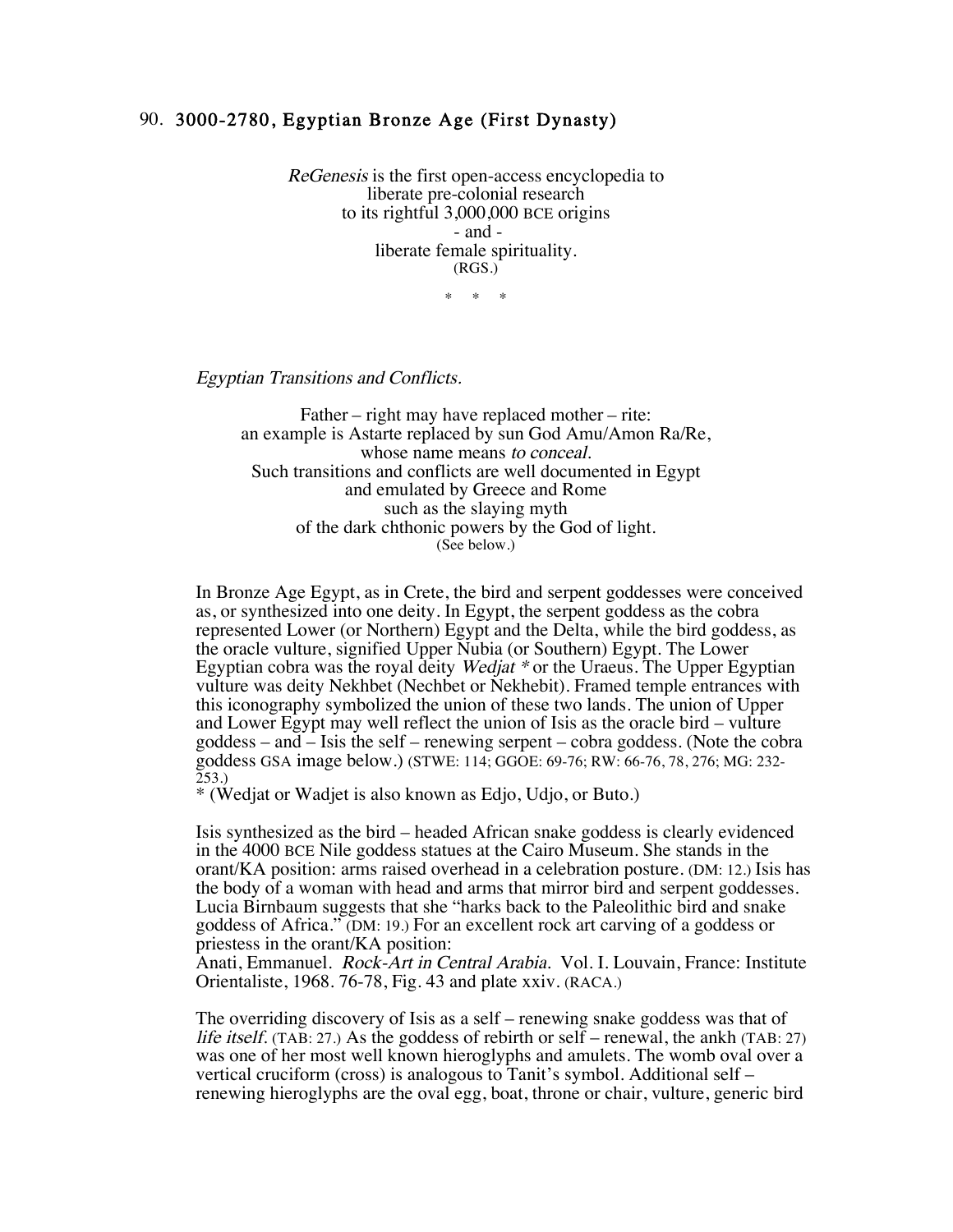goddess, and serpent. Miriam Robbins Dexter adds that the hieroglyphic determinative for the "classification of both 'goddess' and 'priestess' was a serpent." Note that the serpent and goddess were also the hieroglyphs for the goddess Netrit, central to both Egyptian mythology and the language. (FG: 134.)

Isis as throne, chair or seat is discussed and summarized from 3000 entry, First Dynasty, Egypt.

The translation of Isis, Auset or Au-set is seat or throne. (IG: 185-189, 281.) In addition to the cobra eye of Ra, Isis was also the seated bird goddess with abbreviated wings, full thighs and buttocks. Isis' date of origin includes 4000 BCE (AD: 33), therefore reflecting the bird goddess of the Moravian 49<sup>th</sup>-47<sup>th</sup> century and Romanian 49<sup>th</sup>-47<sup>th</sup> century. (See LOG and COG for further research on the Moravian and Romanian bird goddesses.)

Egyptian temples indicate ancient conflicts between sun Gods with sun/lunar goddesses, seen in the emergence of matrilinear marriages and the ritual slaying of the cobras and serpents. Eventually father – right may have replaced mother – rite: \* an example is Astarte replaced by sun God Amu/Amon Ra/Re, whose name means to conceal. \*\* Such transitions and conflicts are well documented in Egypt and later emulated by Greece and Rome such as the slaying myth of the dark chthonic powers by the God of light. Additionally, this father right model is illustrated in the slaying of the dragon and the serpent in neighboring cultures, such as Apollo's slaying of the oracle python at Delphi. (MG: 258-9, Fig. 24.) (Ireland's St. Patrick's renowned slaying of serpents also comes to mind along with Mesopotamian Marduk's ritual slaying of serpent/dragon Tiamat.) (RGS.) \* Coined by Mara Keller in, The Greater Mysteries of Demeter and Persephone. Work in progress. (GMDP.)

\*\* Amun or Amun RA was also known as Amen, Amon, Ammon, and Amoun.

Further research on God Ra and matrilineal transitions: 2300-2100, Edfu Egypt; and 2686-2181, Old Kingdom. (RGS.)

Further Apollo research: 1000, Gods; and 700-550, Apollo at Delphi and Didymaion. (RGS.)

Further research on the transitions from mother – rite to father – right savior  $*$ Gods: 4400-2500, Kurgan Invasions; 4400-2500, Olympus Hera; 4000-3000, Egypt; 2686-2181, Old Kingdom; 2370-2316, Akkadian Enheduanna and Inanna's Hymns; 2300, Sumerian Transitions; 2300-2100, Edfu Egypt; 1580, Zeus; 1100-800, Iron Age; 1100-800, Mediterranean Dark Ages; 1000, Double Goddess Transition; 800-500, Archaic Greek Age; 700-500, Apollo at Delphi and Didymaion; 668-626, Sumerian Mythology; 587-500, Demise of Sumerian and Babylonian Goddesses; 323-30, Kom Ombo Temple; and 305-30, Esna Temple. (RGS.) (Also see CE entries: 325, Council of Nicaea and Goddesses and Gods; 431, Council of Ephesus and Virgin Mary, Anatolia; 570, Mohammed's Birth; and 1207-1273, Rumi and Mother.) (RG.)

\* Soteriology: study of God's salvation and ontological concepts of female evil.

The following speaks to the theory that mankind is not a one size fits all. Over the centuries, there has been a historic shift to a culture and society in which half of the population (females) are traditionally regarded as: politically; philosophically; psychologically; professionally; theologically; spiritually; academically; scientifically; sexually; biologically and etc. inferior or less than the other half. (MHE: 150.)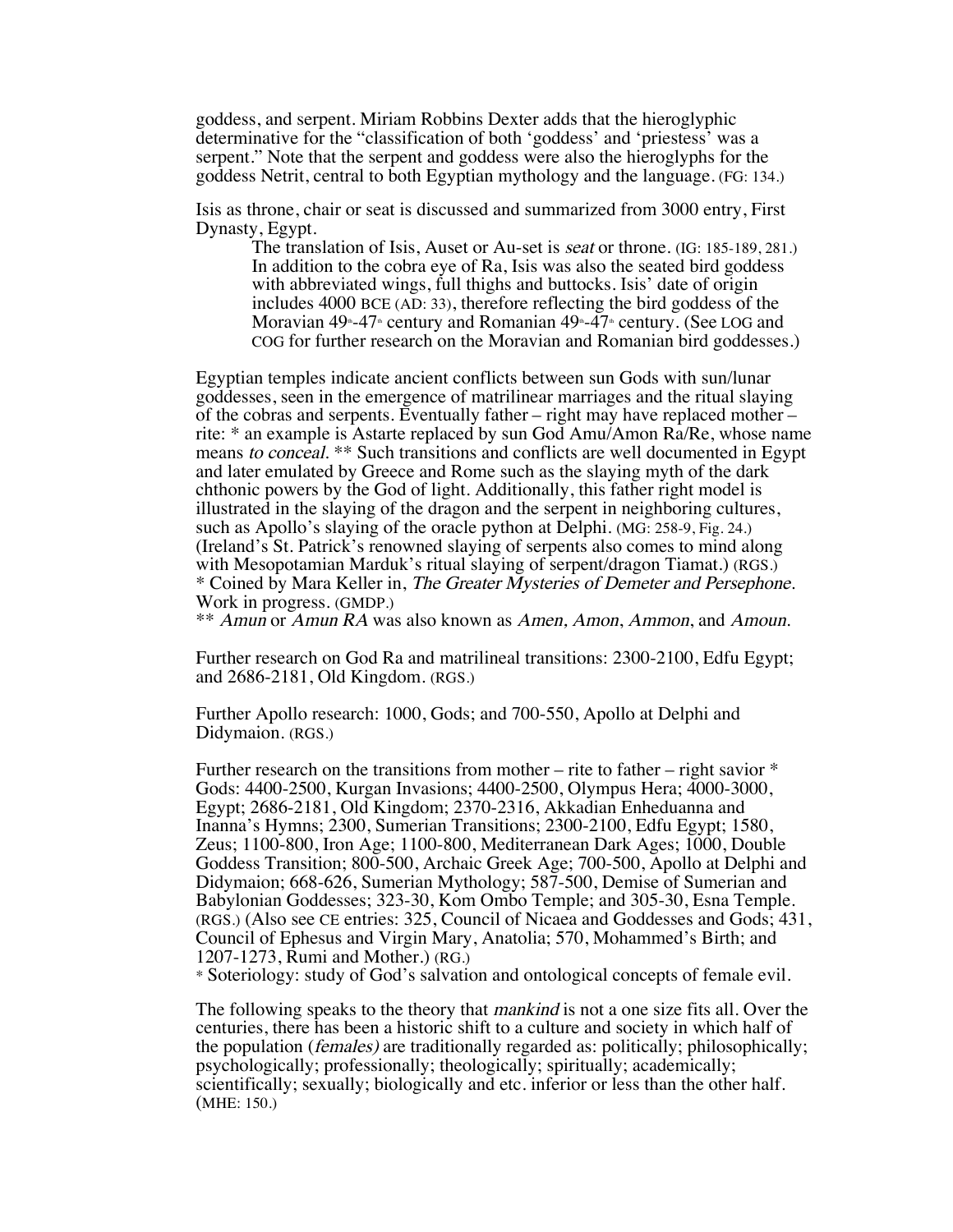The repercussions of this shift in the symbolic plane can be seen NOT only in the division of male gods from female gods, but also in the separation of sky from earth, of mind from body, of spirituality from sexuality. Incorporated into the mainstream of Greek thought and later crystallized in the philosophical writings of Plato, these ideas then pass via Neoplatonism into Christian theology and contribute to the symbolic worldview, which is still dominant in western [global] society today. From this early Greek Geometric period onwards, European culture ceases to offer the imaginative vocabulary for any human being, female or male, to experience themselves as whole and undivided (MHE: 150).

Although this hierarchical dis – order is discussed at length throughout  $Re$ -Genesis, selected entries include: 4400-2500, Olympus Hera; 3100-2600, Proto Bronze Age Crete, Writing, and Heroes; 3000-1450, Gournia; 2500, Inanna, Holder of the Me; 2400, Sumerian Women in the Akkadian Period; 2400, Lilith and Eve; 2300, Sumerian Transitions; 1750, Hammurabian Dynasty, Babylon, Ishtar, and Inanna; 1580, Zeus; 1100-800, Iron Age; 1000, Gods; 800-500, Archaic Greek Age; 587-500, Demise of Sumerian and Babylonian Goddesses; 500-400 Classical Greek Era and Leading Male Authors; 384-322, Aristotle's Theory of Rational Male Dominance; and First Century BCE-Sixth Century CE, Summary of Female Catholic Priests and Synagogue Leaders. (RGS.)

Further Isis research: 4000, Nile Bird Goddess, Egypt; 4000-3000, Egypt, Africa, and Cathedra Goddesses; 3000, First Dynasty, Egypt; 3000-2780, 1425, Tuthmosis III, Egyptian King; 400, Cathedra Goddess Isis; and 370, Isis and Philae, Egypt. (RGS.) (Also see CE entries: 45, Plutarch and Isis; 376, Isis and Ostia, Rome; 391, Roman Pagan Rites Attacked; and 1600, Catholic Inquisition and Isiac Theology.) (RG.)

Further bird goddess research: 8000/7000-5000, Early Neolithic; 6500-5600, Sesklo, Greece; 5500-3500, Cucuteni (Tripolye) Culture; 5500-4000, Dimini Culture Replaces Sesklo Culture; 5400-4100, Vinca Culture and Bird and Snake Culture; 5400-3700, Tisza Culture; 5000, Lengyel Culture Replaced Linearbandkeramik, Old Eastern Europe; 4000, Nile Bird Goddess, Egypt; 4000- 3000, Egypt, Africa, and Cathedra Goddesses; 3000-2000, Anatolia; 3000, First Dynasty, Egypt; 2400, Lilith and Eve; and 370, Isis and Philae, Egypt. (RGS.)

Further research:

- Budge, E. A. Wallace. *The Gods of the Egyptians*. New York, NY: Dover, 1969. (TGTE.)
- \_\_\_\_\_\_. "Introduction." The Book of the Dead: The Hieroglyphic Transcript and Translation into English of the Papyrus of Ani. 1895. Avenel, NJ: Gramercy Books, 1994. (BD.)
- Edwards, Amelia Ann Blanford. "The Origin of Portrait Sculptures, and the History of the Ka." Egypt and Its Monuments: Pharaohs, Fellahs and Explorers. New York, NY: Harper & Bros., 1891. 113-156. (OPS.)
- Erman, Adolf. Life in Ancient Egypt. 1894. Tran. H. M. Tirard. London, England: Constable Publications, 1971. (LIAE.)
- Hornung, Erik. Conceptions of God in Ancient Egypt: The One and the Many.<br>Ithaca, NY: Cornell University Press, 1982. (CGA.)
- Lubell, Winifred Milius. "Temples of the Great Goddess." Heresies: A Feminist Publication on Art and Politics. (Revised Edition). 2.1, Issue 5 (1982): 32-39. (TGG.)
- Lesko, Barbara S. The Remarkable Women of Ancient Egypt. Providence, RI: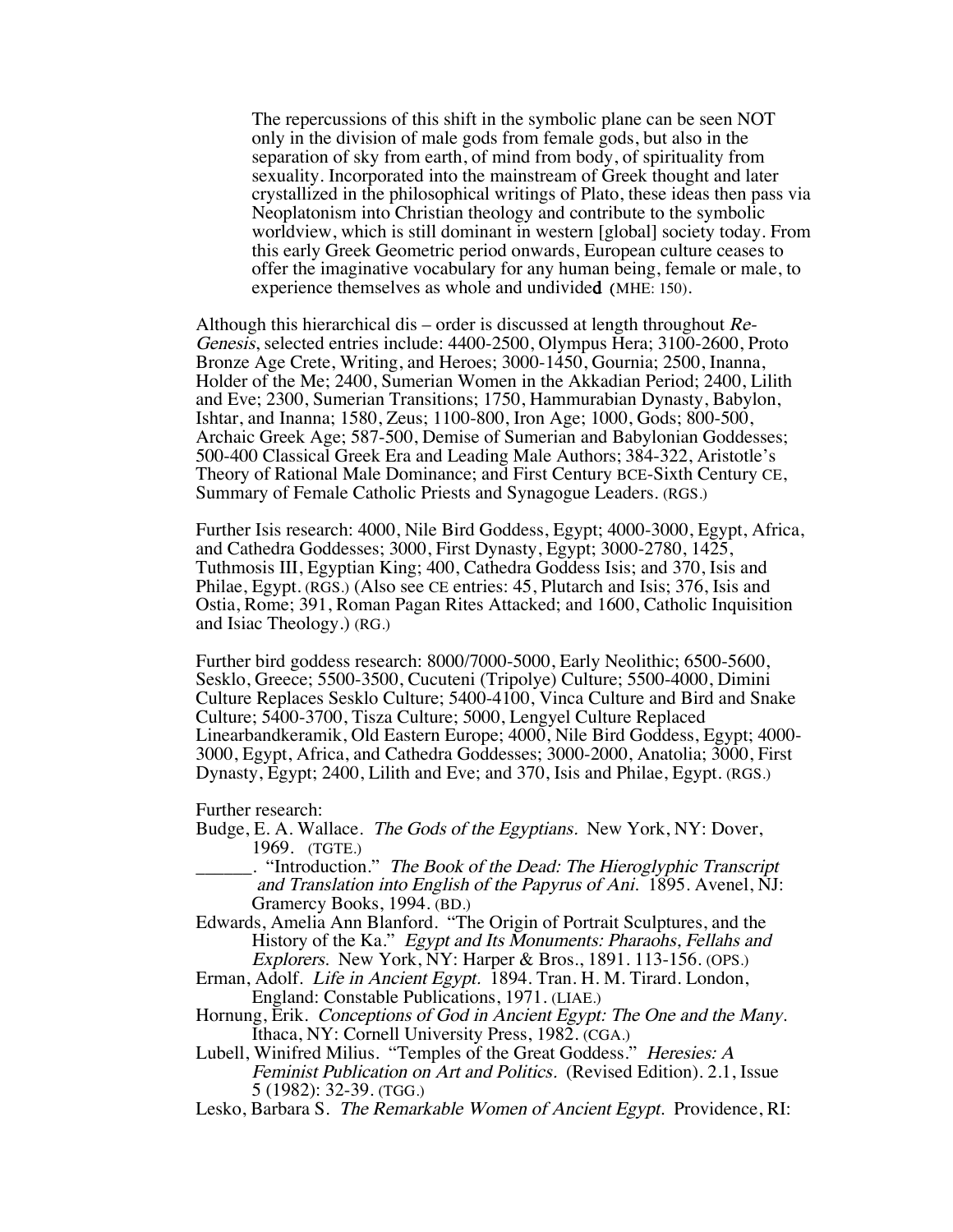BC Scribe, 1987. (RW.)

- . Ed. Women's Earliest Records: From Ancient Egypt and Western Asia. Atlanta, GA: Scholars Press, 1989. (WER.)
- ... The Great Goddesses of Egypt. Norman, OK: University of Oklahoma Press, 1999. (GGOE.)

Showerman, Grant. The Great Mother of the Gods. 1902. Chicago, IL: Argonaut, 1969. (GMG.)

Witt, Reginald Eldred. *Isis in the Graeco-Roman World.* (*Isis in the Ancient* World.) Ithaca, NY: Cornell University Press, 1971. (IG.)

Further KA goddess research: 5400-3500, Ancient Aphrodite: Chalcolithic or Copper Age; 4000, Nile Bird Goddess, Egypt; 1500, Lachish Ewer, Triangle, and Menorah; and 664-525, Neith and Black Virgin at Sais Temple, Egypt. (Also see Horns of Consecration: 15,000-12,000, Lascaux Cave; and 7000-5000, Early Neolithic Crete.) (RGS.)

Further Psi/KA goddess research: 25,000, Caravanserai, Trade Routes, and Dark Mothers; 15,000-12,000, Lascaux Cave; 10,000, Grotta dell'Addaura; 7000-5000, Early Neolithic Crete; 5500-3500, Cucuteni (Tripolye) Culture, Eastern Europe; 5400-3500, Ancient Aphrodite: Chalcolithic or Copper Age; 4000, Nile Bird Goddess, Egypt; 2000-1450, Middle Bronze Age, Crete/Chthonian Peak Temple (Palace) Period/Middle Minoan Period (MM IA-MMII); 2,000, Asherah; 1900- 1800, Dawning of the African Alphabet and the Aniconic Goddess Triangle; 1500, Lachish Ewer, Triangle, and Menorah; 1400-1000, Post Palace Period; 800, Tanit (also Taanit, Ta'anit, Tannit, or Tannin); and 664-525, Neith and Black Virgin at Sais Temple, Egypt. (RGS.)

Further research about bucranium, fallopian tubes; Horns of Consecration (or 'celebratory sun posture'), plus Psi/KA goddesses: 15,000-12,000, Lascaux Cave; 13,000-11,000, Altamira Cave; 7000-5000, Early Neolithic Crete; and 2600-2000, Early Bronze Age, Crete, Chthonian \* Prepalatial/Early Minoan (EM I-III). (RGS.) \* (Earth mother, Chthonia.)

IMAGE: NEKHBET AT WHITE CHAPEL: KARNAK, EGYPT. PHOTO: © GSA. DESCRIPTION: WHITE CHAPEL WITH VULTURE GODDESS, NEKHBET ON CORNICE ABOVE ENTRANCE. SLIDE LOCATION EGYPT, SHEET 25, ROW 2, SLEEVE 4, SLIDE #106, BCE. CO\_EGY\_S25\_R2\_SL4\_S106.jpg SHOT ON LOCATION: OPEN AIR MUSEUM: KARNAK, EGYPT. NOTE 1: THE VULTURE GODDESS WHO CAME TO BE REGARDED AS THE PROTECTIVE DEITY OF UPPER EGYPT WAS CALLED NEKHBET: THE OFFICIAL PROTECTRESS OF THE NORTH WAS THE SERPENT GODDESS BUTO WHO IS OFTEN REPRESENTED AS A WINGED COBRA (BATB: 25). NOTE 2: FOR FURTHER VULTURE REFERENCE, SEE VULTURE BIRD DEITY NEKHBET (NECHBET, NEKHEBIT) IN: A) RGS: 7250-6150, ÇATAL HÜYÜK, (ANATOLIA) CENTRAL TURKEY; B) RGS: 2300-2100, EDFU, EGYPT; AND C) RGS: 1500, KARNAK, EGYPT. NOTE 3: FIELDWORK PROJECT 1986.

IMAGE: WHITE CHAPEL OF VULTURE GODDESS: KARNAK, EGYPT. PHOTO: © GSA. DESCRIPTION: CLOSE-UP OF VULTURE GODDESS NEKHBET ON THE CORNICE ABOVE THE FRONT ENTRY TO THE WHITE CHAPEL, KARNAK, EGYPT. SLIDE LOCATION EGYPT, SHEET 25, ROW 4, SLEEVE 3, SLIDE #109D, BCE. CO\_EGY\_S25\_R4\_SL3\_S109D.jpg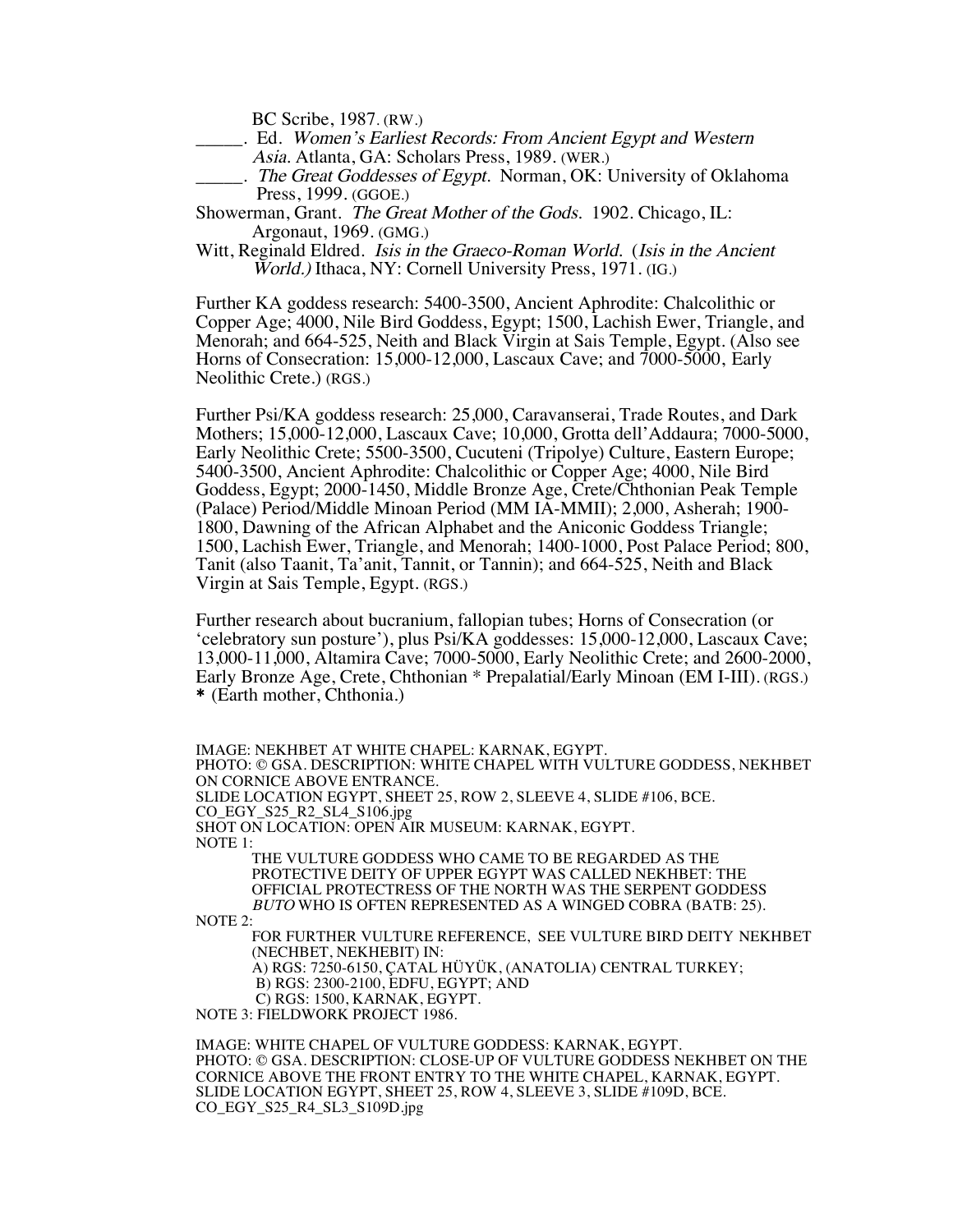SHOT ON LOCATION: OPEN AIR MUSEUM: KARNAK, EGYPT. NOTE 1:

THE VULTURE GODDESS WHO CAME TO BE REGARDED AS THE PROTECTIVE DEITY OF UPPER EGYPT WAS CALLED NEKHBET: THE OFFICIAL PROTECTRESS OF THE NORTH WAS THE SERPENT GODDESS BUTO WHO IS OFTEN RE-PRESENTED AS A WINGED COBRA (BATB: 25).

NOTE 2:

FOR FURTHER VULTURE REFERENCE, SEE VULTURE BIRD DEITY NEKHBET (NECHBET, NEKHEBIT) IN:

A) RGS: 7250-6150, ÇATAL HÜYÜK, (ANATOLIA) CENTRAL TURKEY;

B) RGS: 2300-2100, EDFU, EGYPT; AND

C) RGS: 1500, KARNAK, EGYPT.

NOTE 3: FIELDWORK PROJECT 1986.

IMAGE: SEATED PRE–DYNASTIC BIRD GODDESS ISIS: EGYPT.

PHOTO: © GSA. DESCRIPTION: PRE-DYNASTIC CATHEDRA DEITY ISIS OR AU–SET, (SEAT OR THRONE): SEATED BIRD GODDESS WITH DOWNTURNED WINGS, FULL THIGHS AND BUTTOCKS.

SLIDE LOCATION EGYPT, SHEET 40, ROW 2, SLEEVE 2, SLIDE #343, PREDYNASTIC. CO\_EGY\_S40\_R2\_SL2\_S343.jpg

SHOT ON LOCATION: MUSEUM OF EGYPTIAN ANTIQUITIES: CAIRO, EGYPT. NOTE 1: AN ICONOGRAPHIC INTERPRETATION OF THE ENTHRONED CATHEDRA GODDESS ISIS INCLUDES HIEROS GAMOS. (APL: 2-23-1999.) NOTE 2: "THE HIEROS GAMOS FROM WHENCE A ROYAL SOVEREIGN GETS HIS [OR HER] POWER AND THIS IS THE GODDESS HERSELF (APL: 2-23-1999)." NOTE 3: "NATIONALLY THE MOST IMPORTANT GODS [DEITIES] WERE DISTINGUISHED BY BEING REPRESENTED SEATED ON THRONES AND CARRYING THE EMBLEMS OF LIFE AND POWER (BATB: 30)." NOTE 4: FIELDWORK PROJECT 1985-1989.

IMAGE: PRE-DYNASTIC BIRD/SERPENT GODDESS ISIS: EGYPT. PHOTO: © GSA. DESCRIPTION: ISIS BIRD/SERPENT GODDESS: HEAD COMES TO A POINT (SERPENT) AND ARMS ARE TRANSFORMED INTO WINGS. (BWA: 102, FIG. 3.) SLIDE LOCATION EGYPT, SHEET 44, ROW 3, SLEEVE 4, SLIDE #34, 3000, PRE-DYNASTIC EGYPT BCE. CO\_EGY\_S44\_R3\_SL4\_S34jpg SHOT ON LOCATION: MUSEUM OF EGYPTIAN ANTIQUITIES: CAIRO, EGYPT. NOTE 1: DISCOVERED BY HENRI DE MORGAN IN NAGADA II, EGYPT. NOTE 2: TO SCALE REPLICA.

NOTE 3: FIELDWORK PROJECT 1989.

IMAGE: SEATED ISIS NURSING HARPOKRATES: EGYPT. PHOTO: © GSA. DESCRIPTION: SEATED ISIS WITH FULL MOON BETWEEN BULL HORNS, NURSING HARPOKRATES. MUT AND NEPHTHYS AT SIDES AND THREE COBRAS (WEDJAT) IN CENTER FRONT. SLIDE LOCATION EGYPT, ADDENDUM 3, ROW 3, SLEEVE 3, SLIDE #2, 600 BCE. CO\_EGY\_AD3\_R3\_SL3\_S2.jpg SHOT ON LOCATION: BRITISH MUSEUM: LONDON, ENGLAND. NOTE 1: THE LOWER EGYPTIAN COBRA WAS THE ROYAL DEITY WEDJAT OR THE URAEUS. (SOURCE: ENTRY ABOVE.) NOTE 2: THE COBRA (URAEUS) WAS ALSO UNDERSTOOD AS A THIRD EYE, ANALOGOUS TO ISIS' WISDOM, PROTECTION AND MYSTICAL INSIGHT. (RGS.) NOTE 3: FIELDWORK PROJECT 1998.

IMAGE: APHRODITE'S BLACK TRIANGULAR STONE (EGYPTIAN KA/ANKH) AT PAPHIAN SANCTUARY: KOUKLIA, CYPRUS. PHOTO: © GSA. DESCRIPTION: COIN OF APHRODITE'S BLACK TRIANGULAR (VULVA-SHAPE) BAETYL (STONE), PAPHIAN SANCTUARY IN KOUKLIA, CYPRUS. (TRIANGLE/ANKH = FEMALE SIGN OF LIFE.) SLIDE LOCATION CYPRUS, SHEET 3, ROW 2, SLEEVE 2, SLIDE #2, 198-217 AD. CU\_CYP\_S3\_R2\_SL2\_S2. SHOT ON LOCATION: BRITISH MUSEUM: LONDON, ENGLAND. NOTE 1: COMPARISON ALSO NOTED AT KING TUT EXHIBIT, DE YOUNG MUSEUM (SF CA) ON 6-27-09.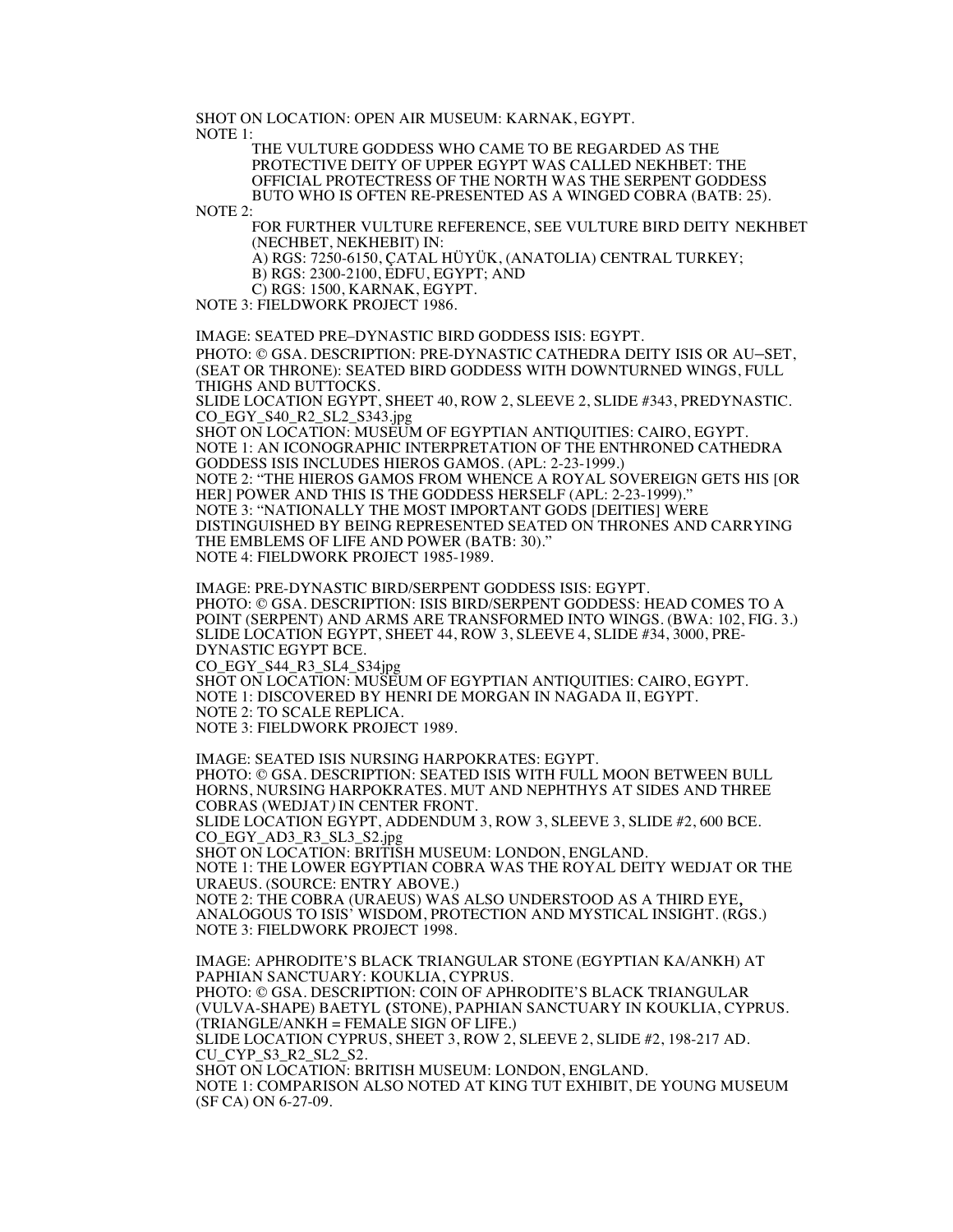NOTE 2: AN ICONOGRAPHIC INTERPRETATION OF THE ANKH INCLUDES HIEROS GAMOS. (APL: 2-23-1999.) NOTE 3: "THE HIEROS GAMOS FROM WHENCE A ROYAL SOVEREIGN GETS HIS [OR HER] POWER AND THIS IS THE GODDESS HERSELF (APL: 2-23-1999)." NOTE 4: "THE KA IS ALSO THE GENERIC SYMBOL FOR THE FEMALE, THE PLANET VENUS, AND THE EGYPTIAN ANKH (RGS)." (SOURCE IS ENTRY ABOVE.) NOTE 5: FIELDWORK PROJECT 2002.

IMAGE: STELA OF TANIT: TUNIS, TUNISIA. PHOTO: © GSA. DESCRIPTION: TRIUNE LIMESTONE STELA OF TANIT, ANICONIC PICTOGRAPH OF THE KA/ANKH. STELA IS FROM THE PUNIC TEMPLE/GRAVE YARD AREA. SLIDE LOCATION TUNISIA, SHEET 4, ROW 1, SLEEVE 3, SLIDE #24, BCE. CO\_TUN\_S4\_R1\_SL3\_S24.jpg SHOT ON LOCATION: BARDO MUSEUM: TUNIS, TUNISIA. NOTE 1: FYI (DPA: LXXXVIII, #Z 136-137.) NOTE 2: THIS STELA = TANIT WITH CHILD. NOTE 3: ALSO NOTE THAT THE ICONOGRAPHY OF THIS STELA IS FOUND IN THE LINEAR A, CRETE, GREECE. NOTE 4: FIELDWORK PROJECT 1989.

IMAGE: TANIT WITH WHEAT ICON OF DEMETER: TUNIS, TUNISIA. PHOTO: © GSA. DESCRIPTION: TRIUNE LIMESTONE STELA OF TANIT/ASTARTE HOLDING WHEAT STAFF OF LIFE, ICONOGRAPHY OF DEMETER. SLIDE LOCATION TUNISIA, SHEET 4, ROW 1, SLEEVE 5, SLIDE #26, BCE. CO\_TUN\_S4\_R1\_SL5\_S26.jpg SHOT ON LOCATION: BARDO MUSEUM: TUNIS, TUNISIA. NOTE 1: FYI (DPA: LXXXVIII, #Z 136-137.) NOTE 2: FIELDWORK PROJECT 1989.

IMAGE: SARCOPHAGUS LID WITH NUT AND RA: EGYPT. PHOTO: © GSA. DESCRIPTION: SARCOPHAGUS LID WITH NUT AS ROYAL WEDJAT \* UNITING UPPER AND LOWER EGYPT PLUS A LITANY TO RA INSCRIBED ON THE SIDES.

SLIDE LOCATION EGYPT, SHEET 40 CONTINUED, ROW 2, SLEEVE 2, SLIDE #2, BCE. CO\_EGY\_S40\_R2\_SL2\_S2.jpg

SHOT ON LOCATION: NEW YORK MUSEUM OF ART: NEW YORK, NY. NOTE 1: \* WEDJAT OR WADJET IS ALSO KNOWN AS EDJO, UDJO, OR BUTO. NOTE 2: FIELDWORK PROJECT 2002.

IMAGE: NUT/NEIT BIRTHED GOD RA AT LUXOR TEMPLE: LUXOR, EGYPT. PHOTO: © GSA. DESCRIPTION: HIEROGLYPHIC OF BEARDED DEITY ON EXTERIOR WALL NEAR BIRTHING ROOM (MAMMISI) AT END OF LUXOR TEMPLE. IMAGE SUGGESTS NUT (NU, NUIT, OR NEITH) WHO BIRTHED GOD RA. SLIDE LOCATION EGYPT, SHEET 29, ROW 1, SLEEVE 5, SLIDE #139. BCE. CO\_EGY\_S29\_R1\_SL5\_S139.jpg

SHOT ON LOCATION: NUT OR NEIT: LUXOR, EGYPT.

NOTE 1: MAMMISI BIRTHING HOUSES, ROOMS AND MIDWIFERY WERE COMMONPLACE AS "BUILT TO EMPHASIZE THE DIVINE BIRTH OF THE PHARAOH." (STWE: 157.)

NOTE 2: NEITH WAS ALSO KNOWN AS UTU THE GREAT ONE. AS UTU, SHE IS CREDITED FOR HAVING BIRTHED GOD RA (FE: 94-95; RGS). NOTE 3:

EGYPTIANS APPARENTLY ADHERED TO THE THEORY THAT THE DIVINE SPARK OR KA, LEAVES THE BODY AT DEATH AND RETURNS TO ITS DIVINE KA ORIGIN (OPS: 130). AS NEITH'S RECORDED FUNERAL RESPONSIBILITIES INC. 'THE IMMORTAL KA LIFE FORCE SOUL AND THE BA HEART SOUL, OF THE DISEASED' (RW: 20, 99), IT SUGGESTS THAT IT IS SHE WHO RITUALLY CALLS 'BACK THE DEAD TO HER WOMB? AS GATEWAY OF LIFE AND DEATH, SHE WAS THE WATERY WOMB … AND SHE TO WHOM ALL MUST RETURN' (TC: 83; BD: 161-3; RGS). (SOURCE: RGS.)

NOTE 4: FIELDWORK PROJECT 1989.

IMAGE: EGYPTIAN SUN GOD RA AT HATSHEPSUT'S TEMPLE: LUXOR, EGYPT.